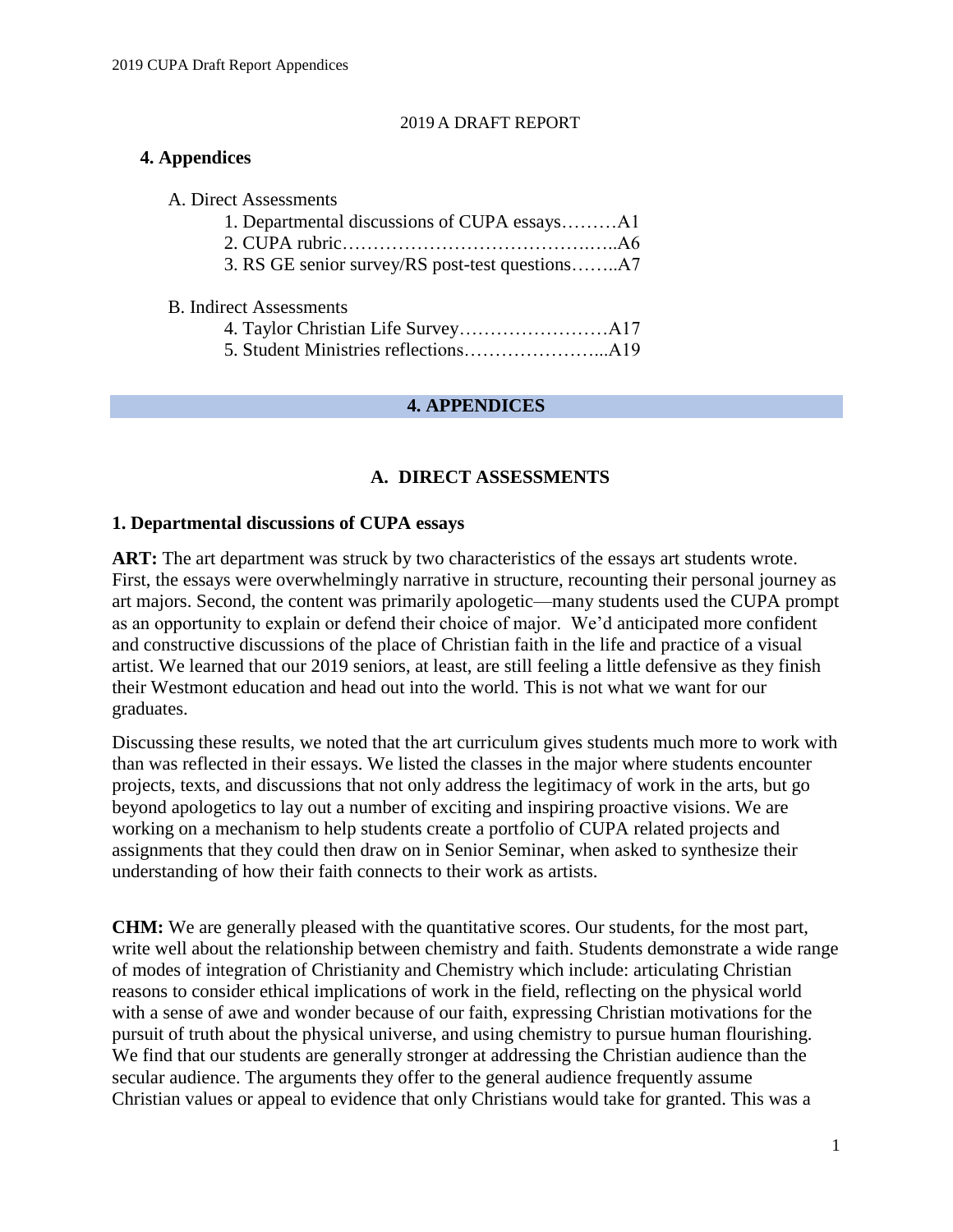particular instance of a more common problem of a lack of offering specific evidence. Students who offered specific examples or evidence tended to write much more compelling essays. We have specific ideas that might improve future outcomes. Some suggested changes pertain to the assessment tool itself, and some pertain to our program. For the tool itself, we believe that students will write more compelling essays if they are specifically prompted to include examples. Additionally, we believe that students will write better for a general audience if the prompt suggests a specific audience for students to imagine (e.g., members of the American Chemical Society through the pages of C&E News). For potentially beneficial modifications to the program itself, we believe that providing students an opportunity to write for a non-Christians earlier in the program (e.g., in faith integration essays in CHM-130 or CHM-131) will better equip our students to interpret Christian thinking on science/faith issues for a more general audience.

## **COM:**

- o Our Responses.
	- General vagueness in the answers that was disappointing
	- Sense that the question/prompt is extremely important
		- Felt like the prompt was open-ended, so we got open-ended answers.
		- Recognize that this question is the type of question they'd get in real life, so there's value in the question.
	- Several specific principles (Buber, rhetorical principles) were frequently able to be drawn in that we were encouraged by.

 $\blacksquare$  Need to pull in Christianity more explicitly in certain classes (certain classes – Rhetoric/Conflict were regularly mentioned, and certain classes – Public Discourse, Argumentation, Public Speaking – weren't drawn in)

## o Possible Paths Forward

 First day of class give structure for how hitting points about faith – reaffirm in syllabus/exam/review – answer in how does this matter to our life of faith/the church – each church list those and make it obvious to them (e.g., an outline). Repetition!

- Re-emphasize the tools they have (in the church, for media literacy)
- Encourage students to keep portfolio that keeps track of their work in courses that looks at Christian faith as a COM major

Our PLO of Applying Biblical and Ethical Knowledge

- o How are we going to assess?
	- Read Teaching for Wisdom documents
- o What is our conversation around this?
	- Critically appreciative and appreciatively critical (Shirley Mullen language)

**E&B:** The overarching comment was a bit defensive collectively, namely that there might be a better venue for this testing within our department, for three reasons: (i) Senior Seminar is a one unit course; (ii) the assignment was at the very end of a long semester when students had their eyes on graduation and not on an assignment in a class that bore very little influence on their final GPA; and (iii) it was given in a course not focused on being writing intensive. All fair points, though too defensive in my opinion.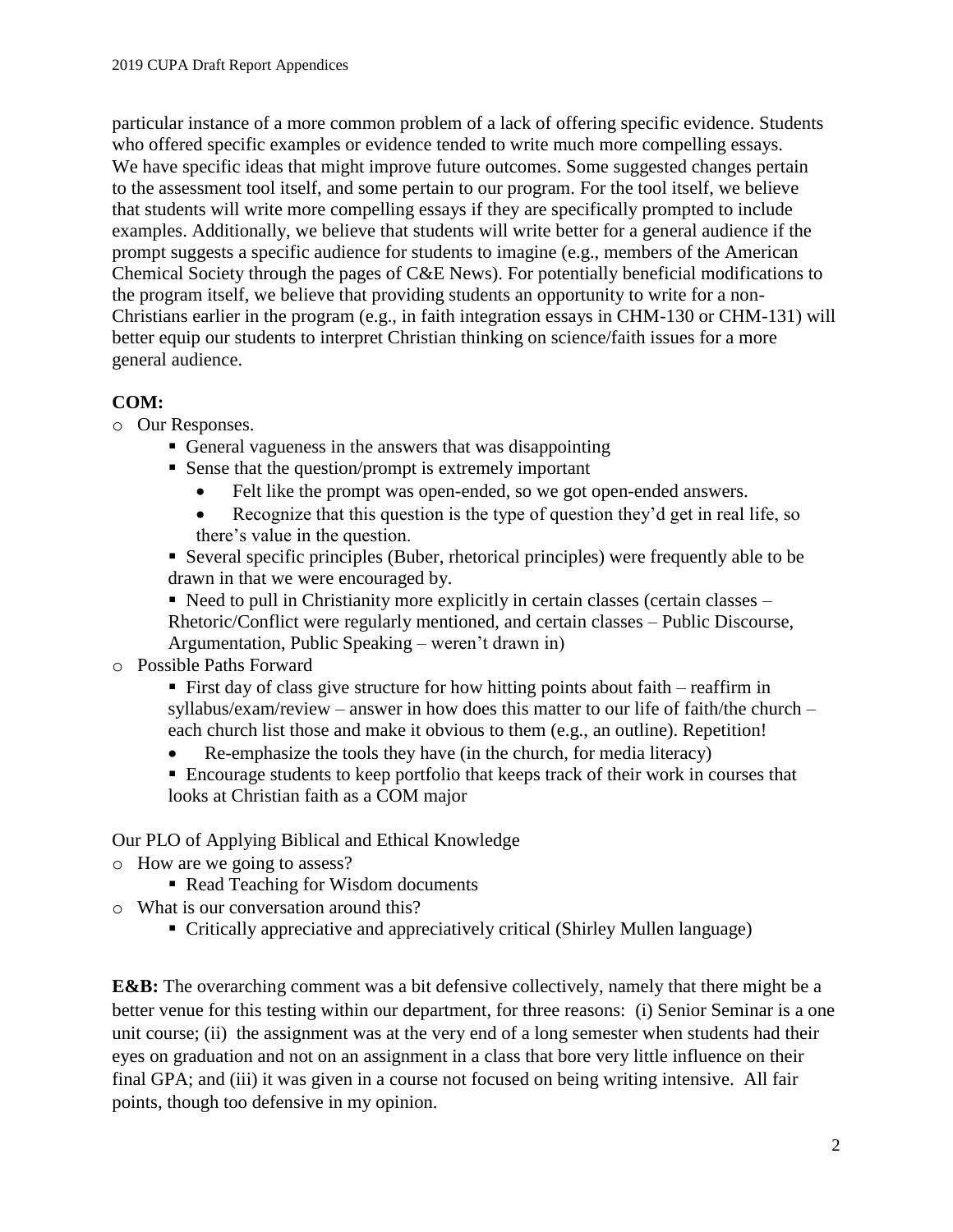The second significant point made was that the assignment could have been clarified better. (by me, not by you!). As you may recall, your original prompt was morphed to fit my existing assignment and the end result of that decision (mostly deployed for my convenience) might not have focused the attention of the students to be more intentional about or in depth enough about their Christian understanding, affections and practices as much as we would have liked. This, too, was a fair point and can certainly be improved upon should we continue to assess future classes, which I truly hope we do.

Third, and related to the first, is that more significant weight should have been placed on the assignment, and the assignment should have been given in a four unit course so that individual effort would likely be increased. That said, we were uncertain if these changes would have produced answers that would be significantly different than what we received.

## Comments on the Results - the Head, the Heart and the Hands

As it related to the quality of the work, we are in agreement that there is significant work to do to improve the depth of research and quality of thought in the answers provided by the students. We were struck both by the range of quality and the overall lack of depth in the answers. Further, we were disappointed in the grammar used, the lack of depth in research, and the shallowness of many of the answers, which either demonstrated a lack of interest or a lack of knowledge, or a combination thereof, all of which is disappointing in many ways since our department PLOs concentrate on core knowledge, communication (oral and written), research and Christian synthesis. As a capstone course at the end of their undergraduate academic careers, we expected more from them. To be candid, we can't tell if the lack of depth came from how we set up the questions combined with the fact that it is a one unit course, of if there truly is a lack of depth in understanding the importance of being able to articulate a viable faith in the marketplace and in our faith communities. I think we would benefit from continued monitoring in future years.

Perhaps the most disappointing part of the data was the remedial feel of their answers overall. We would have guessed that there would be more creative, unique answers to the prompts, and there weren't.

## Prospective Changes/Closing the Loop

Though this is a new exercise for us, our takeaways were as follows:

1. We need to be more intentional about how we integrate faith into every course in our curriculum. Though this was a one unit course just moments before graduation, that is no excuse for not being prepared to answer the prompts at a deeper level;

2. We should move the exercise to one or more four unit courses, preferably ones that are writing intensive. Even though this alteration may not capture as many students, it should be more reflective of their competency in these areas;

3. We should use the prompts as you provided rather than trying to force fit them into our existing curriculum;

4. We should give ample weight to the assignment so that we get better effort from each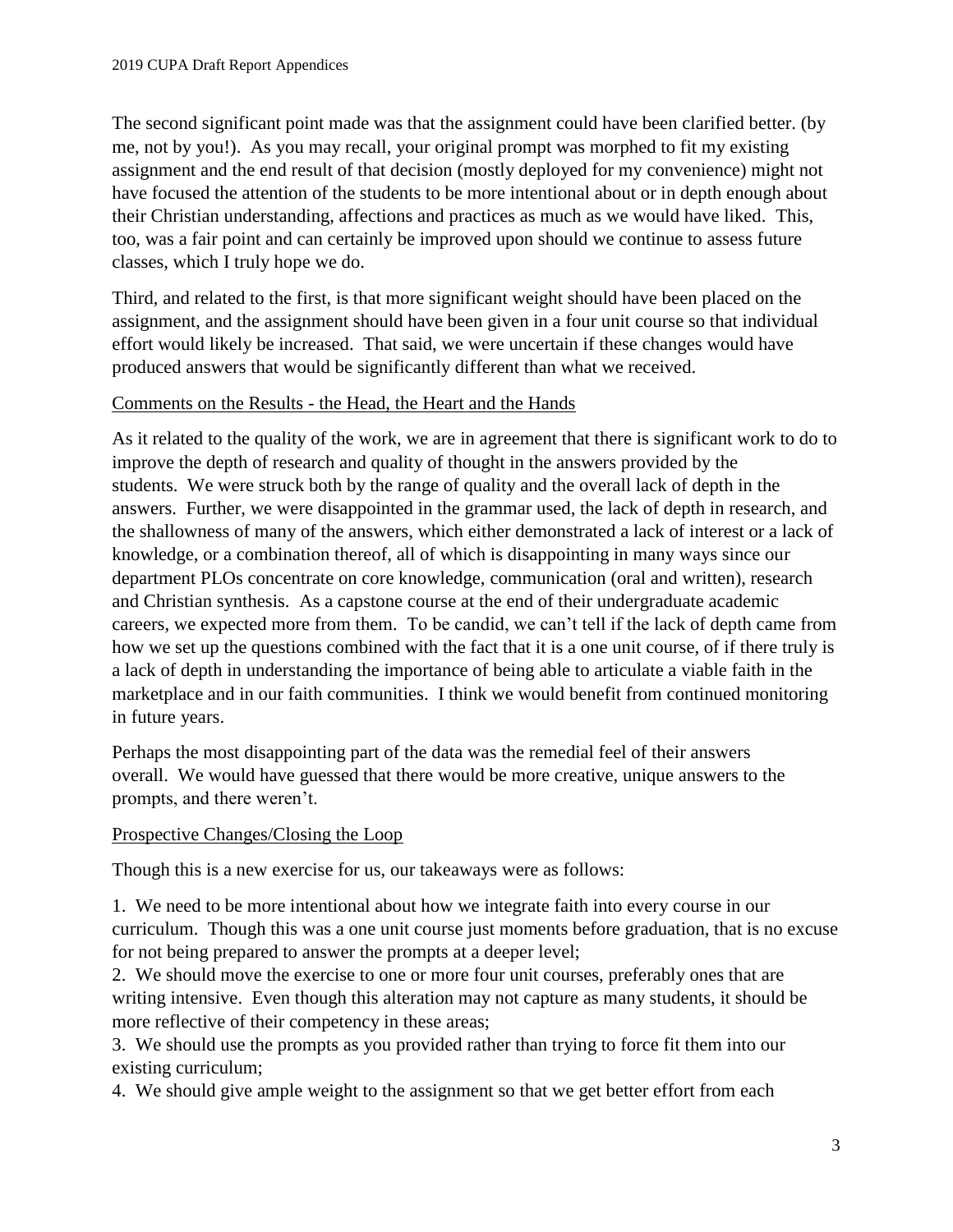respective student;

5. Related to #1 above, we need to share openly the successes and failures that we have had in the classroom in our attempts to infuse faith into the academic materials. We also think we can learn from other departments if they would be willing to share best practices with us; 6. We need to rethink the approach we take as we attempt to integrate faith and learning. Just being more intentional may or may not improve the readiness of our students to lead holistic lives.

**ED:** The Education Department reviewed the 2019 CUPA assessment results at the October 25 department meeting. Our comments and conclusions follow:

1) The Ed 109 professor who taught the course was the only scorer/grader. The department may want to consider greater faculty feedback or add another scorer/grader in the future.

2) It is important to note that the nature of the e-portfolio assignment involves self-reporting. 3) Students scored higher in Christian Affections than in the areas of understanding and and practice; Department faculty attribute this to a general bias, leaning or understanding among Westmont students that to teach means to serve, do meaningful work, and make a difference for Christ with K-12 students. Also most liberal studies majors choose to pursue a teaching credential after earning a B.A.; students are exposed to best practices, intensive clinical practice opportunities, and the increasing complexities related to curriculum, service, and dispositions for the teaching profession in Westmont's credential program.

4) Students made explicit connections to Westmont coursework from previous years.

5) Students demonstrated their ability to consider the significance of their actions and responses to K-12 students and colleagues within a Christian framework.

In spring 2020, the education department's new faculty hire, Carolyn Mitten, will teach the ED 109 Seminar course for Liberal Studies majors. The department welcomes Carolyn's fresh eyes on the e-portfolio assignment, expectations and Seminar course. The Education department will revisit the liberal studies e-portfolio assignment again in Summer/Fall 2020.

**ENG:** Discussion re. supplementing CUPA Institutional Learning Outcomes (ILOs) with related English outcomes. Minutes of 10/29/2019 listed proposed new outcomes: 1) Demonstrate an understanding of the Bible in terms of its literary genres, and 2) Identify how literary writers have alluded to the Bible and other religious texts in order to achieve particular rhetorical effects—for example, in addressing issues of justice. We agree that Paul Willis will add number 1 as a CLO to his syllabus in his Bible as Literature course (ENG-060, Fall 2020); that the department will adopt #2 as the fourth departmental PLO (now the "biblical rhetoric" standard); and that an additional outcome ("Articulate the cultural and ecclesial value of English studies") will be used as a CLO in ENG-192.

**PHI:** We were impressed with the ability of our three graduating seniors to articulate important aspects of the late 20th-Century (and early 21st-Century) Anglo-American analytic conversation in the philosophy of religion about the rationality of belief in God. We consider knowledge about this conversation to be a key part of our students' successful achievement of our Knowledge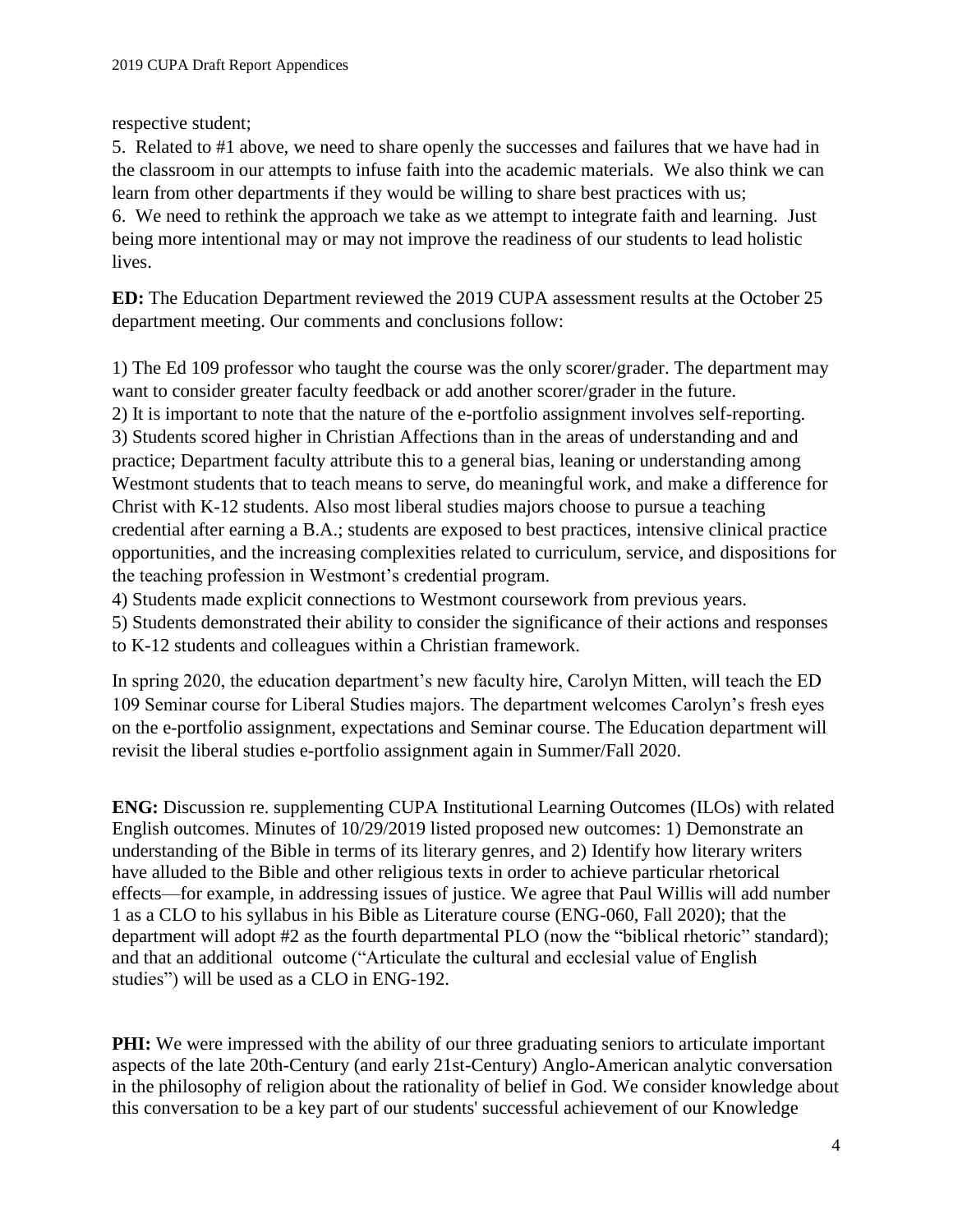PLO. We were also glad to see that our three students were able to employ their philosophical knowledge and skills effectively in communicating to an imaginary wider audience of educated Christians some important insights about the potential role of philosophy in facilitating Christian understanding, practices, and affections among Christians without specialized philosophical training. Our students' ability to do so is evidence of their having attained some of the virtues we have in mind with an expanded version of our Virtues PLO.

One potential inflection of our curriculum that we may implement going forward as a result of our reflection on this CUPA assessment is to spend more time in our classes discussing the potential application of philosophy to life in general and the Christian life in particular. Though we do spend some time talking to our students about "Philosophy as a Way of Life," we spend more time focusing on philosophy as a tool for rational worldview construction. With respect to the CUPA ILO, our efforts are aimed more at philosophy as an instrument for *understanding* and less at philosophy as a resource for *practices and affections*. Our students' Senior Seminar essays reminded us of the value of the latter goal.

We'd like to see our students supplement their knowledge of philosophical arguments that concern the rationality of belief in the existence of God with a knowledge of philosophical reflection on the practices that facilitate personal knowledge of God and the affections that characterize a person who knows God. The first kind of knowledge is a sort of theoretical knowledge and the second is a kind of practical knowledge.

Our courses tend to emphasize a theoretical understanding of the existence and nature of God rather than a practical understanding of knowing God in personal relationship and growing in friendship with God. We have entire courses devoted to the former (Philosophy of Religion and Philosophical Theology) but no courses devoted to the latter. But we don't think that it would be wise to develop any new courses that focus on the role of philosophy in Christian practice. Rather, we think it would be better to incorporate more readings and assignments on that topic in our existing classes.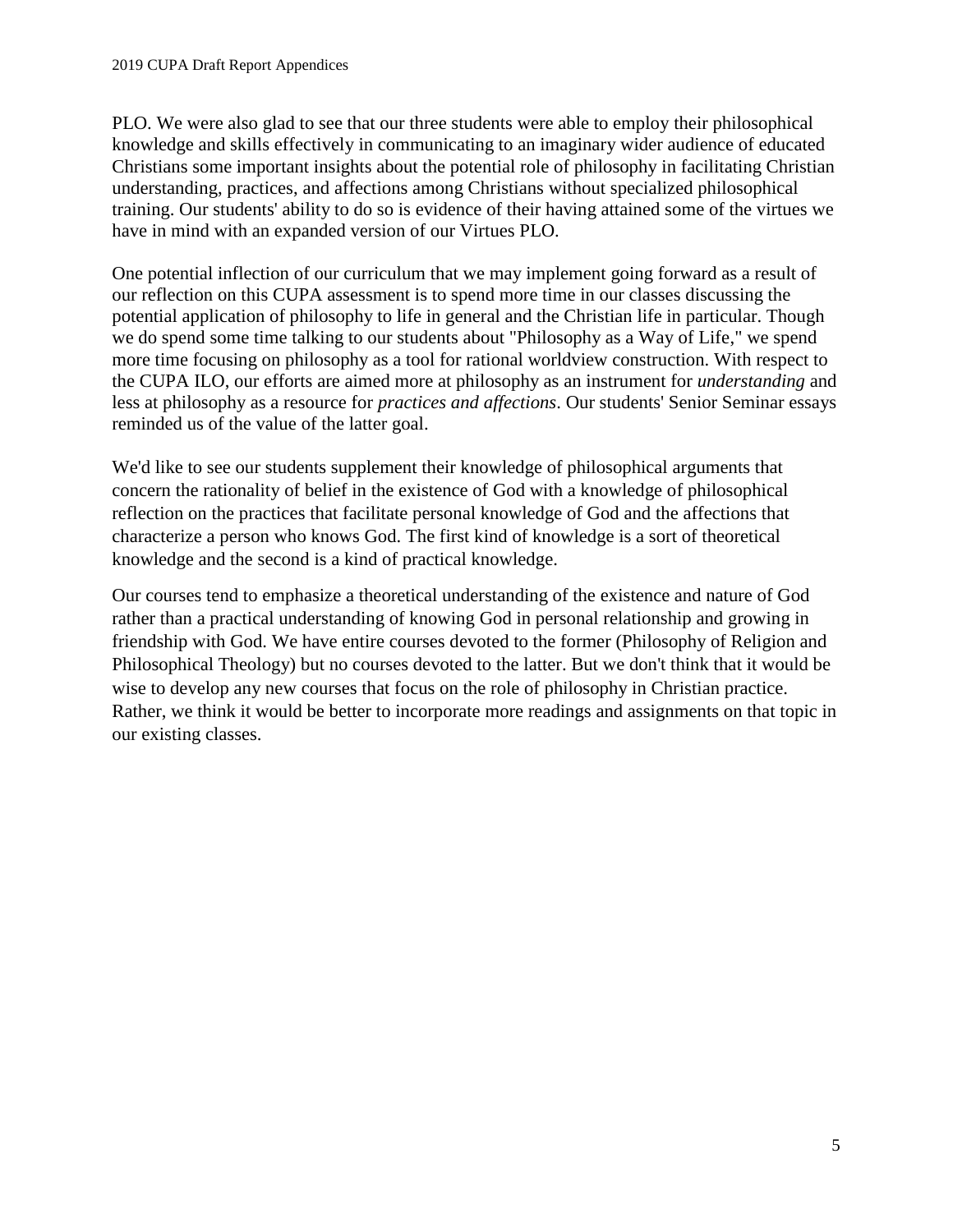## **2. CUPA Rubric**

|                                                    | <b>Highly Developed</b>                                                                                                                                                        | <b>Developed</b>                                                                                                                                                                                              | <b>Emerging</b>                                                                                                                                                                                         | <b>Initial</b>                                                                                                                                                                             |
|----------------------------------------------------|--------------------------------------------------------------------------------------------------------------------------------------------------------------------------------|---------------------------------------------------------------------------------------------------------------------------------------------------------------------------------------------------------------|---------------------------------------------------------------------------------------------------------------------------------------------------------------------------------------------------------|--------------------------------------------------------------------------------------------------------------------------------------------------------------------------------------------|
| <b>Christian</b><br><b>Understanding</b><br>(Head) | The essay makes nuanced<br>use of use of the most<br>disciplinarily relevant<br>biblical and theological<br>themes in a highly<br>synthesized manner                           | The essay discusses<br>biblical and theological<br>themes, but not the ones<br>most central to the<br>question at hand.                                                                                       | The essay mentions<br>relevant biblical and<br>theological themes, but<br>does not develop the<br>discussion.                                                                                           | The essay lacks sufficient<br>biblical and theological<br>grounding.                                                                                                                       |
| <b>Christian Affections</b><br>(Heart)             | The essay acknowledges<br>and develops the<br>relationship between<br>biblically and theologically<br>grounded convictions, and<br>inner dispositions, virtues<br>and desires. | The essay acknowledges<br>there is a relationship<br>between biblically and<br>theologically grounded<br>convictions, and inner<br>dispositions, virtues and<br>desires, but lacks<br>sufficient development. | The essay gestures toward<br>a relationship between<br>biblically and theologically<br>grounded convictions, and<br>inner dispositions, virtues<br>and desires, but does not<br>develop the discussion. | The essay lacks sufficient<br>acknowledgement of any<br>relationship between<br>biblically and<br>theologically grounded<br>conviction, and inner<br>dispositions, virtues and<br>desires. |
| <b>Christian Practices</b><br>(Hands)              | Where relevant, the essay<br>ties Christian convictions<br>to lived actions and<br>choices with a clear,<br>compelling, and committed<br>voice.                                | Where relevant, the essay<br>ties Christian convictions<br>to lived actions and<br>choices in a speculative<br>way.                                                                                           | The essay implies there<br>may be actions and choices<br>that result from Christian<br>conviction, but does not<br>develop the discussion.                                                              | The essay lacks sufficient<br>recognition of any<br>connection between<br>Christian conviction and<br>lived actions and choices.                                                           |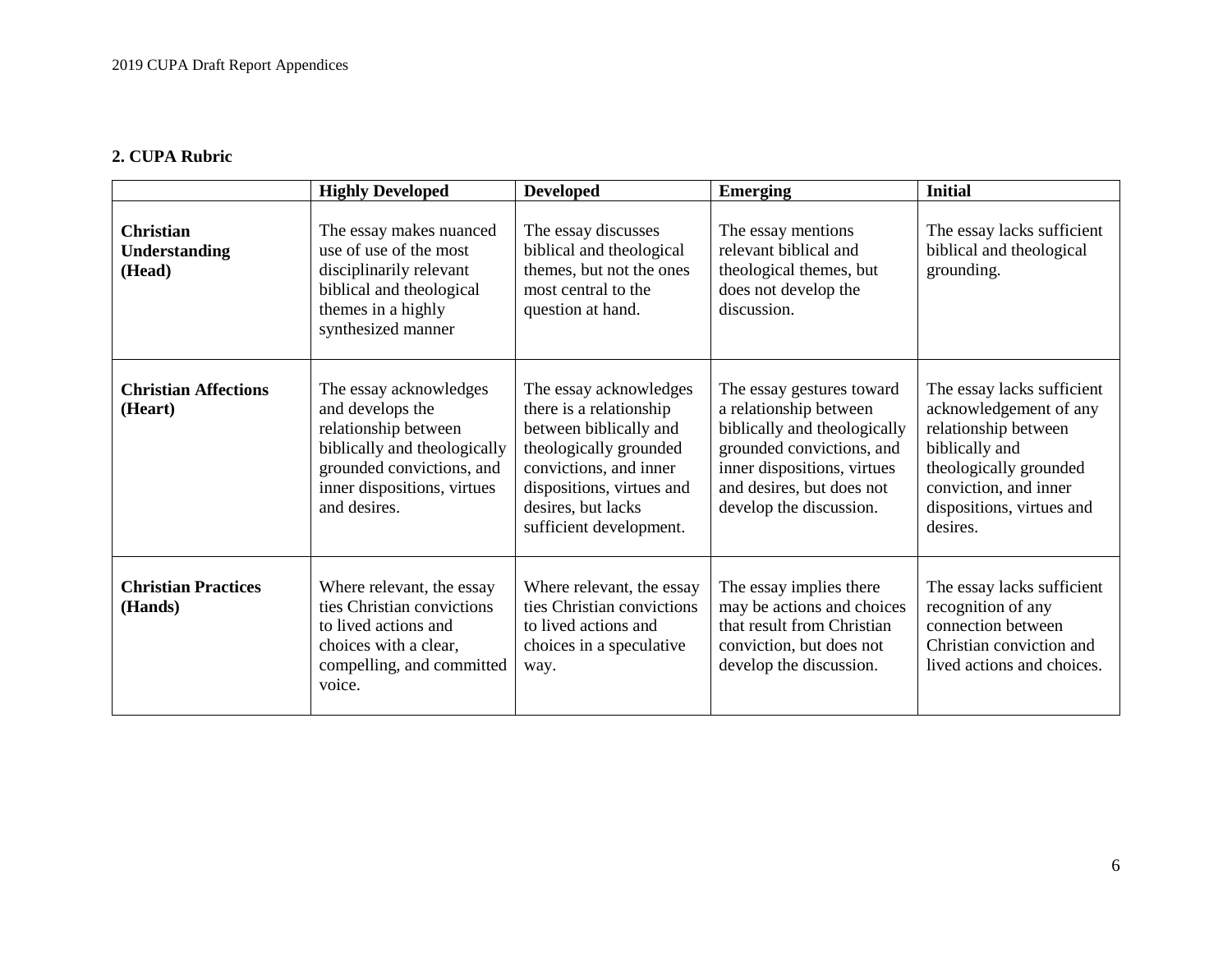## **3. RS GE senior survey/RS post-test questions**

## **Fall 2018 Sr. Survey**

#### **1. In the Gospels in the New Testament, the Sadducees question and critique Jesus's teachings. From your understanding of the Sadducees, what is the best explanation of their rejection of Jesus?**

- О Jesus did not keep the laws of Moses necessary for getting into heaven.
- Ō Jesus's disciples did not include any Gentiles like the Sadducees.
- O The Sadducees thought the messiah would be divine.
- О Jesus condemned the temple as a place of corruption.
- О I don't know.

#### **2. Why were the books of the New Testament written in Greek?**

- $\circ$ From the time of Alexander the Great, Greek was the common language of the Mediterranean.
- O Hebrew, the language of the Old Testament, was considered a sacred language.
- Ō Scribes were only trained to write in Greek, so other languages could not be used.
- О The Romans spoke Latin, so writing in Greek protected the authors from imperial persecution.
- O I don't know.

#### **3. Which of the following is true of Paul?**

- О As a Pharisaic convert to Christianity, Paul insisted that Gentiles should be circumcised.
- $\circ$ Born in Tarsus and educated in Jerusalem, Paul was comfortable with Greek and Jewish cultures.
- О Since he was a Diaspora Jew, Paul had to study under Gamaliel to become a priest.
- Ö Though Paul was a disciple of Jesus early in his life, he later persecuted the church.
- О I don't know.

#### **4. Jews in Roman Palestine (like Jesus and the disciples) regarded the Samaritans:**

- О as idolaters, because the Samaritans refused to worship with the Jews
- О as historic allies, since the Samaritans helped rebuild the temple in Jerusalem in 515 BCE.
- O as polytheists; Samaritans taught the Jews to worship many gods.
- $\circ$ as religious and political rivals who challenged Jewish identity in the land.
- О I don't know.

#### **5. Like most people in the Roman Empire, the authors of the New Testament books used scribes:**

- О because illiteracy rates were very high.
- O to write even short documents like letters.
- О sometimes, as amanuenses (or ghost writers).
- О because it was the custom, even for the literate.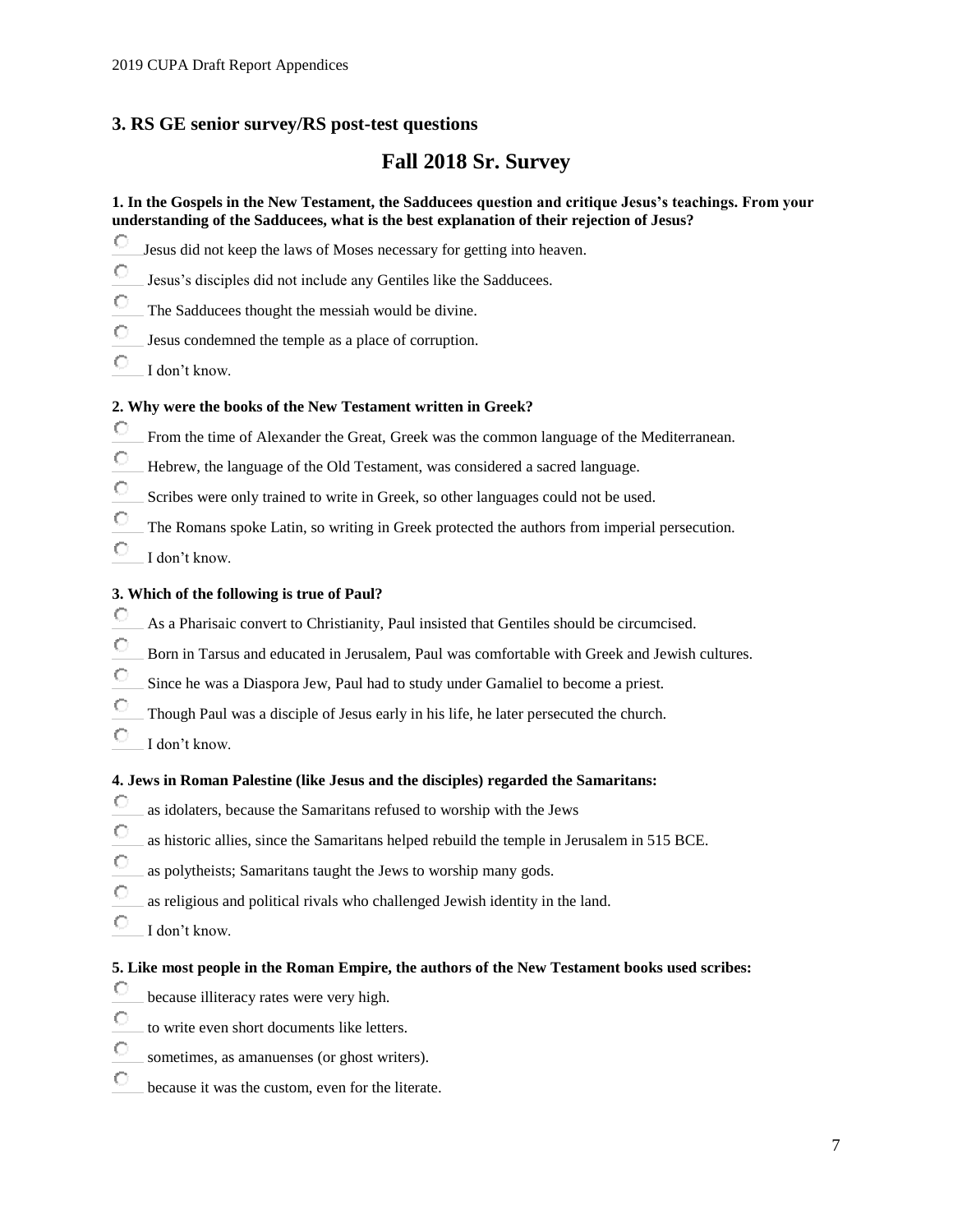- О all of the above.
- O I don't know.

#### **6. When the author of the Gospel of Matthew sat down to write a book about Jesus,**

- О he chose to publish under the name "Matthew" to gain authority for his book.
- $\circ$ he had access to oral tradition in addition to written sources like the Gospel of Mark.
- О he had no need of secondary sources because he was an eyewitness to Jesus's ministry.
- О he worked mainly at Starbucks to support his coffee habit.
- О he simply told what happened in Jesus' life, without bias or interpretation.
- О I don't know.

#### **7. Which of the following best represents Jesus's messianic job description in Mark?**

- О As messiah, Jesus wrests political power away from Rome.
- О As messiah, Jesus is called to suffer and die.
- О As messiah, Jesus came to be served by all Jews.
- О As messiah, Jesus keeps the laws of the Sabbath perfectly.
- О I don't know.

#### **8. In comparison with the other Gospels, Luke's gospel is more likely to:**

- О include stories that highlight Jesus's interaction with women.
- O explain the Jewish customs necessary for entry into the temple.
- О encourage baptism in the name of the Father, Son, and Holy Spirit.
- О discourage obedience of the Roman laws and traditions.
- O I don't know.

#### **9. The church in Acts:**

- О incorporated Gentiles into the community without question.
- Ō gathered once a week in local temples for a worship service.
- О continued to carry out the ministry and teaching of Jesus.
- О quickly gained acceptance from the Jewish and Roman authorities.
- О quit growing when the persecutions began in Jerusalem.
- О I don't know.

#### **10. Markan priority refers to:**

- О the assumption that Mark is theologically more significant than the other gospels.
- О the theory that Mark was written before Matthew and Luke were composed.
- О the Gospel of John's use of Mark instead of Matthew or Luke as sources.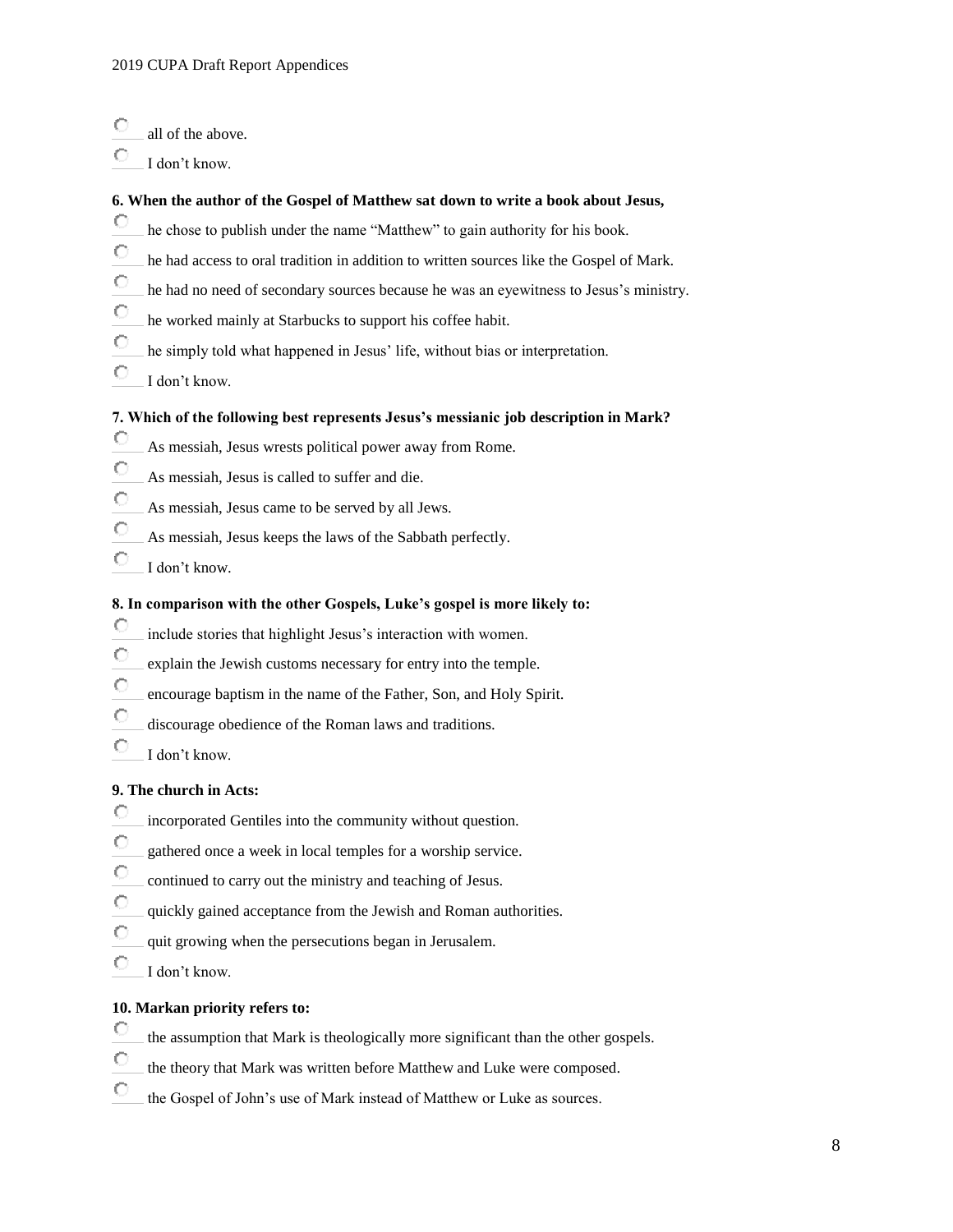- О Augustine's explanation of Mark's adaptation of Matthew's gospel.
- Ċ I don't know.

#### **11. "We ourselves are Jews by birth and not Gentile sinners; yet we know that a person is justified not by the works of the law but through faith in Jesus Christ." In interpreting this text from Paul's letter to the Galatians, it is important to know that:**

- О Paul's opponents in Galatia thought the return of Christ was imminent.
- $\circ$ According to the teachings of Jesus, Jewish Christians no longer have to keep the law to be saved.
- Ō Paul believed that Moses saves Jews, and Jesus saves Gentiles.
- Ö Paul is arguing against the teaching that Gentiles have to convert to Judaism to follow Jesus.
- Ō I don't know.

#### **12. "Conduct yourselves honorably among the Gentiles, so that, though they malign you as evildoers, they may see your honorable deeds and glorify God when he comes to judge." To understand this verse from 1 Peter, it's important to know that the letter was written to Christians who were viewed by their Roman neighbors as:**

- О Holy, because they worship the Jewish God alone.
- $\circ$ Dangerous threats, because they do not worship Roman gods.
- O Respectable, honest, hard-working members of the community.
- О Patriotic citizens who protect the emperor by their prayers.
- Ō I don't know.

#### **13. At the Jerusalem Council, James decided that:**

- О Gentiles must be circumcised in order to become Christians.
- О The church should send missionaries to Rome to preach the Gospel.
- О The four Gospels should be canonized in the New Testament.
- $\circ$ Gentiles do not have to convert to Judaism in order to follow Jesus.
- $\circ$ I don't know.

#### **14. A slave in the New Testament world (like Rhoda or Onesimus) could expect:**

- О To be under the absolute authority of the owner.
- O To perform only menial household tasks.
- О To be married and raise his or her own family.
- Ö To come originally from Africa.
- О I don't know.

#### **15. In the New Testament, the "kingdom of God" refers to:**

- О The political nation-state of Israel.
- O The true home of Christians in heaven.
- О The rule of God brought to this world by Jesus.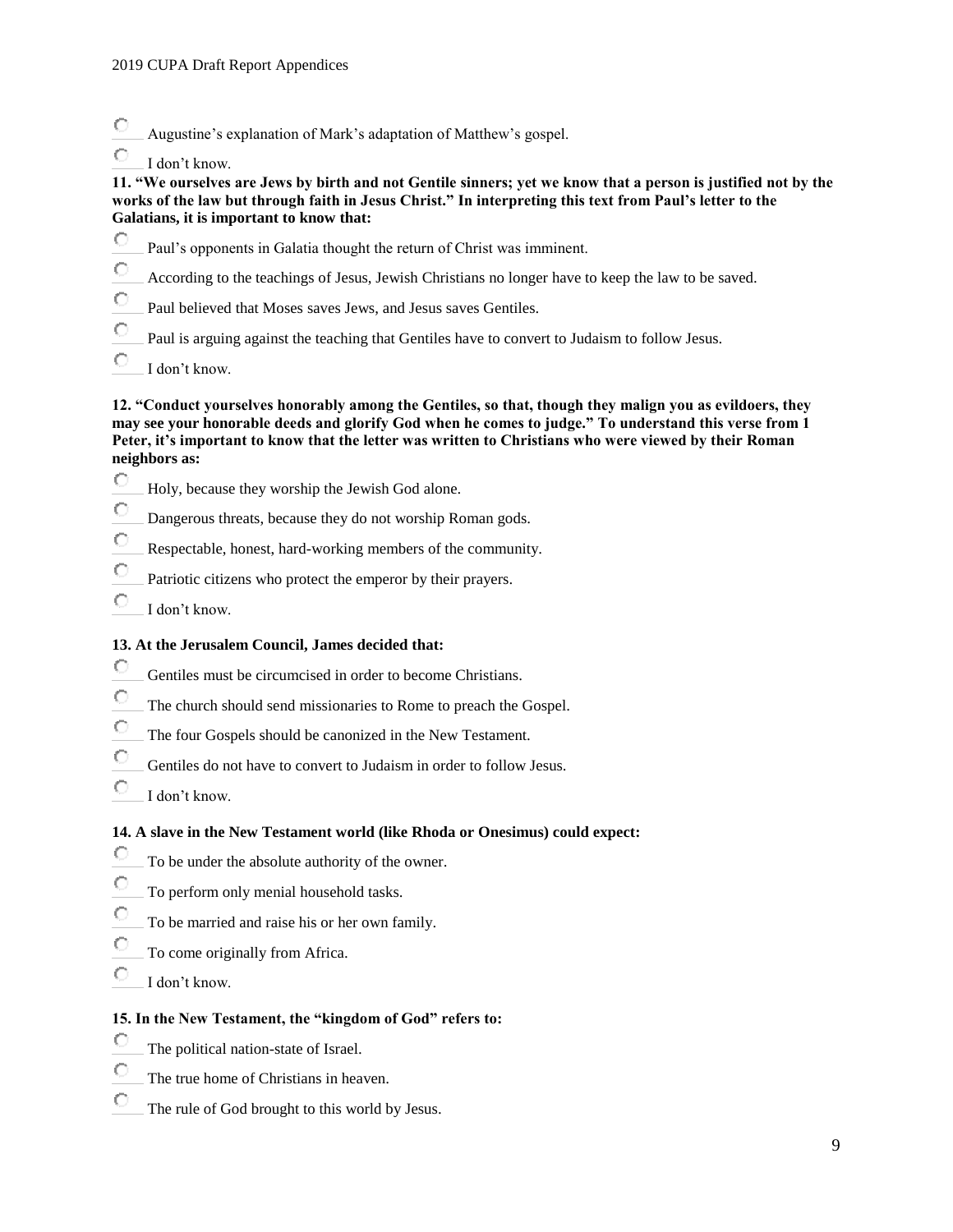#### $\circ$ The Roman Empire.

Ō I don't know.

#### **16. Put the following biblical characters in their correct chronological order:**

- O Abraham, Noah, Adam, David, Moses
- $\circ$ Moses, Adam, Noah, Abraham, David
- O Adam, Noah, Abraham, Moses, David
- $\circ$ Adam, Moses, Noah, Abraham, David
- О I don't know.

#### **17. One would expect to find the narrative of "the fall of humanity" in the Book of …**

- 0 Genesis
- О Lamentations
- О Psalms
- $\circ$ Exodus
- 0 I don't know.

#### **18. In what book of the Bible would you find the Ten Commandments?**

- О Genesis
- О Exodus
- О Leviticus
- О 1 Kings
- O I don't know.

#### **19. Who was the first king of Israel?**

- О Solomon
- О David
- О Saul
- О Hezekiah
- $\circ$ I don't know.

#### **20. The Temple was built …**

- О By David in Jerusalem
- O By Solomon in Jerusalem
- O By Jeremiah in Shiloh
- О By Hezekiah in Arad
- О I don't know.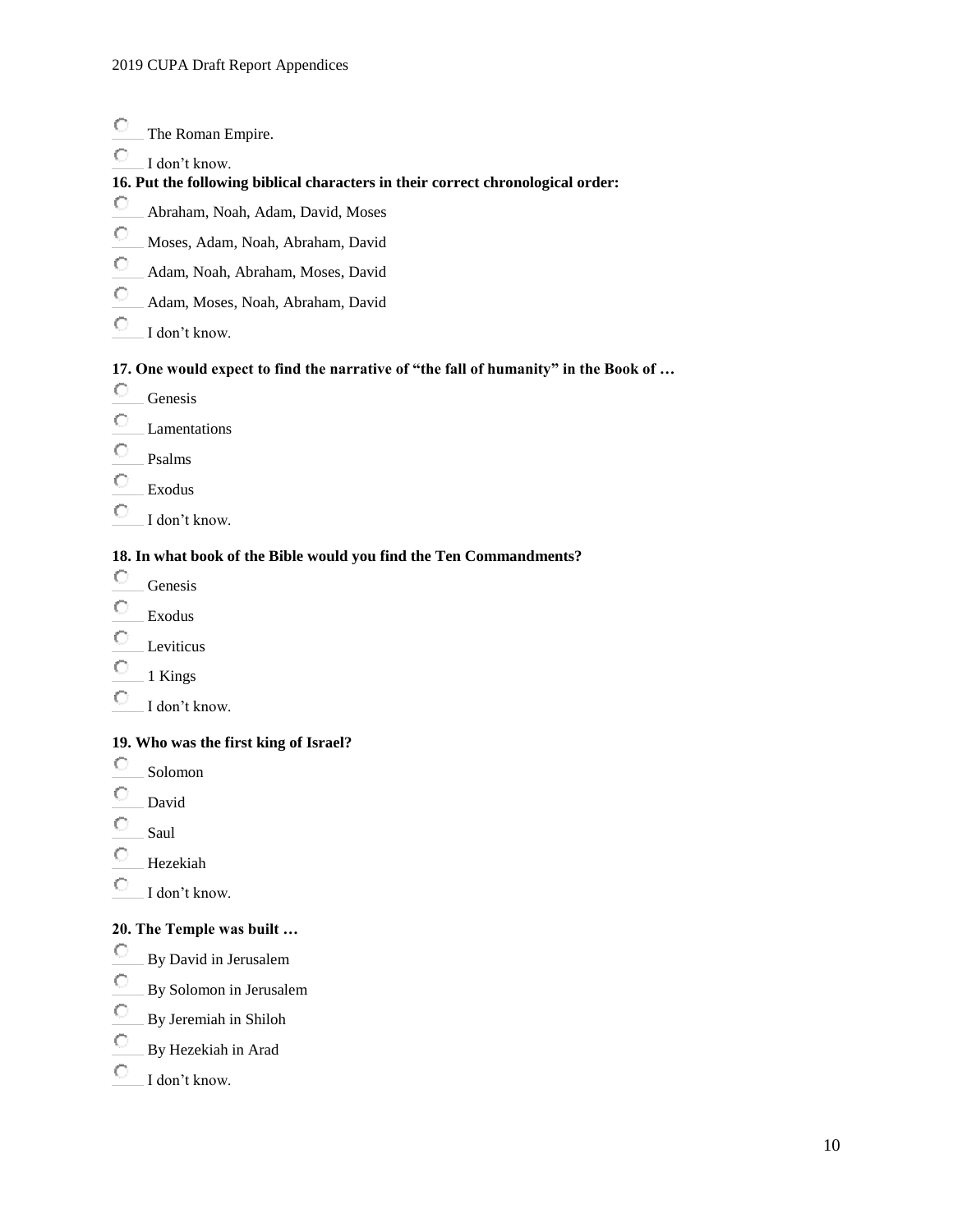#### **21. Israel and Judah were:**

- 0 Twin brothers who became rivals and eventually nations
- Ō The two kingdoms of Israel during the divided monarchy
- О Two of Jacob's twelve sons who made up the 12 tribes of Israel
- $\circ$ Two names for the same person
- Ō I don't know.

### **22. The "exile" of Israel is . . .**

- $\circ$ The era when Egypt enslaved the Israelites
- $\bigcirc$ The era preceding the monarchy
- О The era when Babylon captured the citizenry of Judah
- О The era when the Romans drove the Jews out of Palestine
- О I don't know.

#### **23. In the Jewish canon, the Old Testament is divided into three sections:**

- О the Torah (Law); the Writings; the Traditions
- $\circ$ the Torah (Law); the Prophets; the Writings
- О the Torah (Law); the Former Prophets; and the Psalms
- О the Torah (Law); Wisdom Literature; and the Former Prophets
- О I don't know.

#### **24. Which of these prophets confronted Ahab of the Northern Kingdom in the great showdown on Mt. Carmel?**

- О Hosea
- О Amos
- Ō Elijah
- Ō Joel
- Ō I don't know.

#### **25. The Northern Kingdom of Israel was destroyed by:**

- О Babylon
- О Persia
- Ō Egypt
- О Assyria
- О
- I don't know.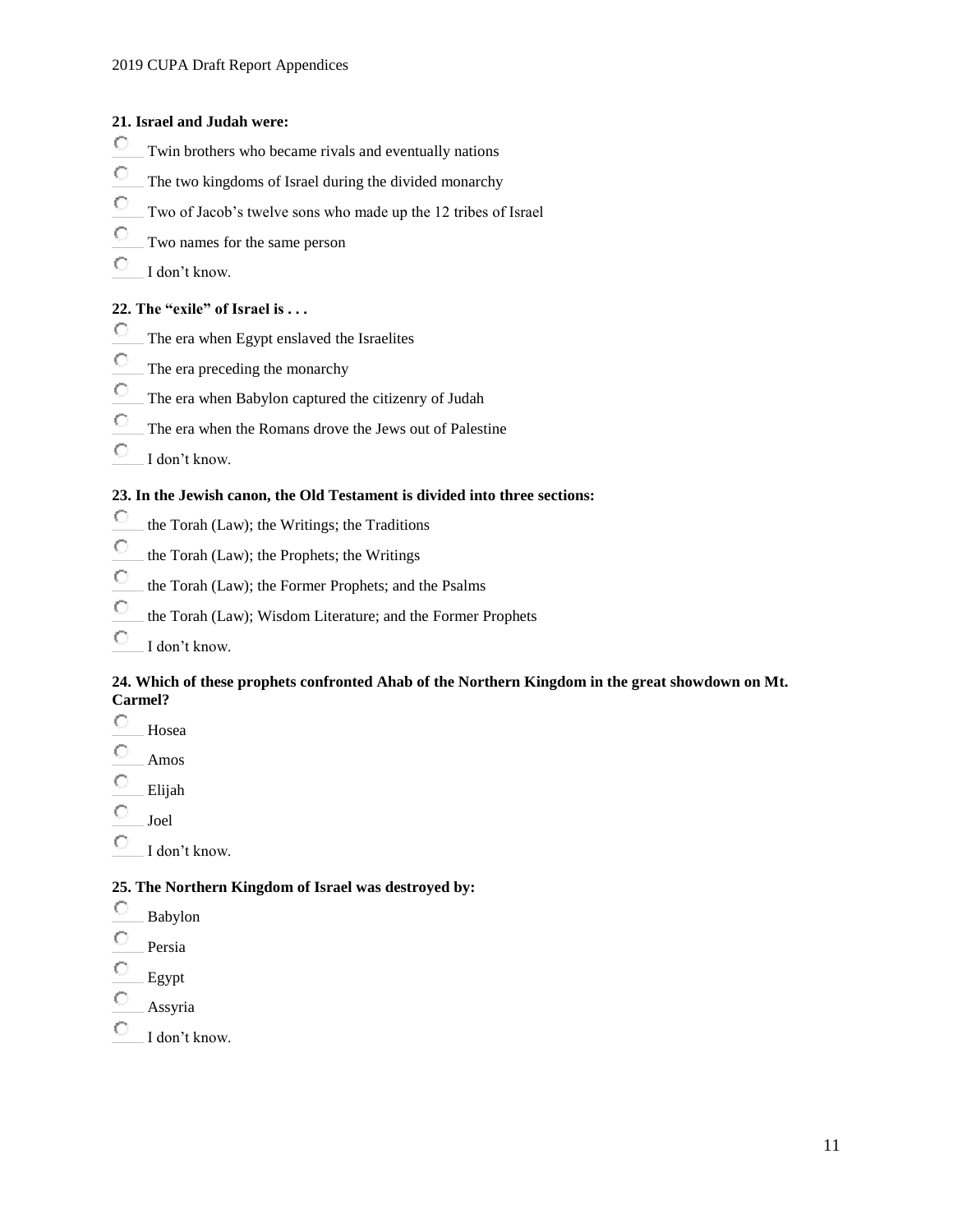#### **26. The Southern Kingdom of Israel was destroyed by:**

- О Babylon
- Ō Persia
- О Egypt
- Ō Assyria
- О I don't know.

#### **27. In which book would we find the following verse: "Vanity of vanities, says the Teacher, vanity of vanities! All is vanity!"?**

- О Proverbs
- Ō Job
- О Ecclesiastes
- 0 Psalms
- О I don't know.

#### **28. In what book would you expect to find the hymns, liturgies, and responsive readings of ancient Israel?**

- О Proverbs
- О Job
- O Ecclesiastes
- O Psalms
- О I don't know.

#### **29. Abraham was . . .**

- $\circlearrowright$ Called to build the Ark
- О Called to leave his home in Ur of the Chaldees and move to Canaan
- $\circ$ The great lawgiver of Israel
- O The paradigmatic king of Israel
- O I don't know.

### **30. Which of these is one of the Ten Commandments?**

- О Do this in remembrance of me.
- О Honor the Sabbath.
- $\circ$ Love one another as I have loved you.
- О Love your neighbor as yourself.
- О I don't know.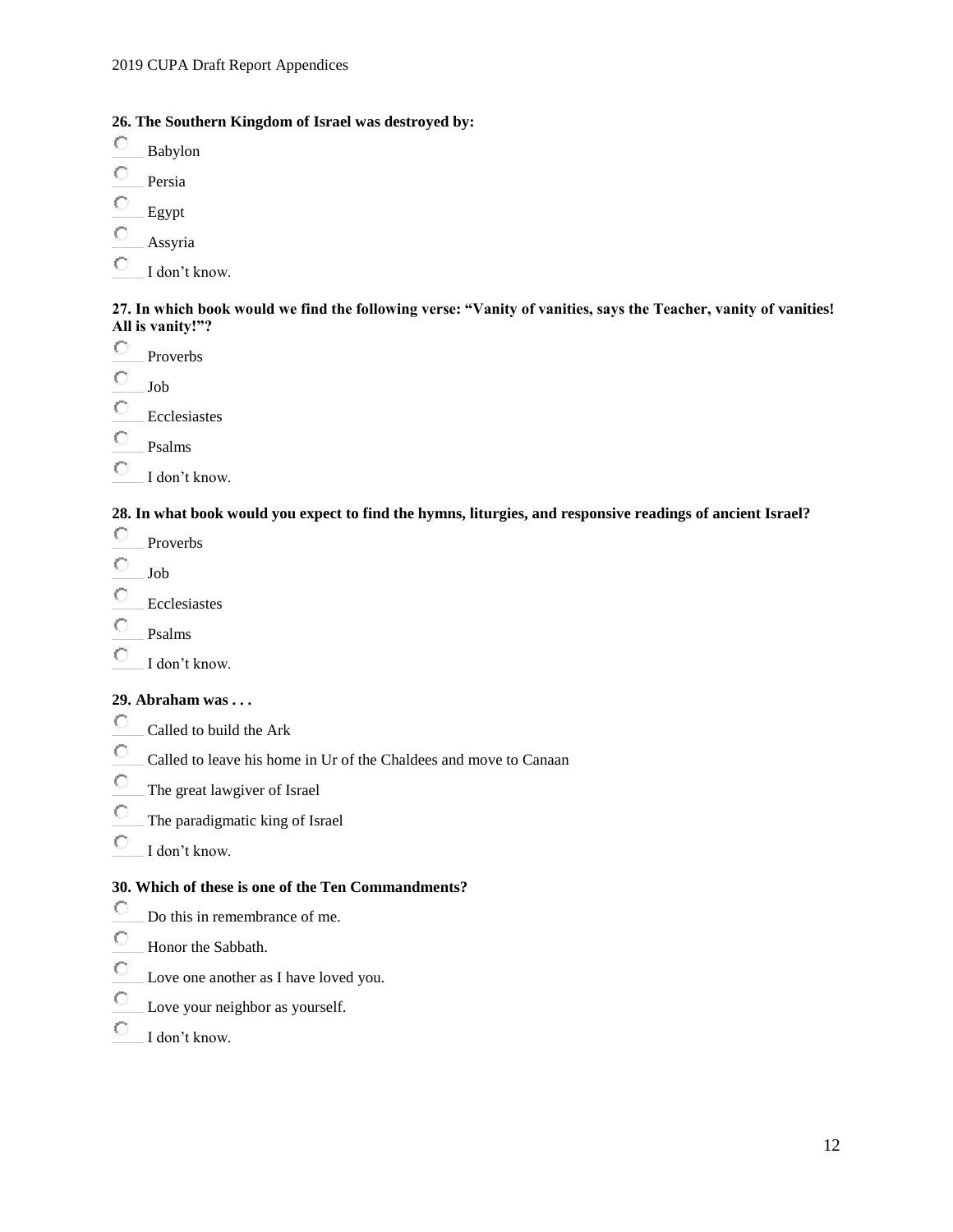| 31. Christians came to express God as being one __________ in three _________.                                                                                         |
|------------------------------------------------------------------------------------------------------------------------------------------------------------------------|
| О<br>person (persona); substances (essentiae)                                                                                                                          |
| О<br>substance (hypostasis); forms (morphai)                                                                                                                           |
| O<br>nature (phusis); entities                                                                                                                                         |
| О<br>substance (ousia); persons (hypostases)                                                                                                                           |
| О<br>I don't know                                                                                                                                                      |
| 32. The Father, Son, and Holy Spirit are best distinguished according to                                                                                               |
| O<br>the divine attributes possessed by each (mind, word, power)                                                                                                       |
| О<br>their primary roles in salvation (Creator, Redeemer, Sustainer)                                                                                                   |
| О<br>their primacy in "ages" of revelation ( $OT = Father$ , $NT = Son$ , Curch = Spirit)                                                                              |
| О<br>their relations of origin (source, begottenness, procession)                                                                                                      |
| О<br>I don't know                                                                                                                                                      |
| 33. The "incarnation" is the doctrine that the person of Jesus is                                                                                                      |
| О<br>God laying aside his divinity to take on human form for us                                                                                                        |
| О<br>the divine mind of the Son taking up residence in a genuinely human body                                                                                          |
| О<br>the divine person of the Son taking up our human nature to save it                                                                                                |
| О<br>an ordinary human person whom the Spirit empowered to save us                                                                                                     |
| O<br>I don't know                                                                                                                                                      |
| 34. Roman Catholics believe that in justification we receive Christ's _________ righteousness, while<br>Lutherans believe we receive Christ's _________ righteousness. |
| О<br>infused; imputed                                                                                                                                                  |

- О alien; infused
- $\circ$ imparted; alien
- Ō alien; imputed
- $\bullet$ I don't know

**35. Personal sanctification conforms us to the character of Christ, and includes not only virtues that can be shared by non-Christians (e.g., kindness, patience, etc.), but also the theological virtues of \_\_\_\_\_\_\_\_\_\_\_\_\_, which are uniquely given by God's saving grace.**

- $\circ$ mercy, faith and love
- $\circ$ faith, mercy and justice
- $\circ$ faith, hope, and love
- $\circ$ justice, mercy, humility
- О I don't know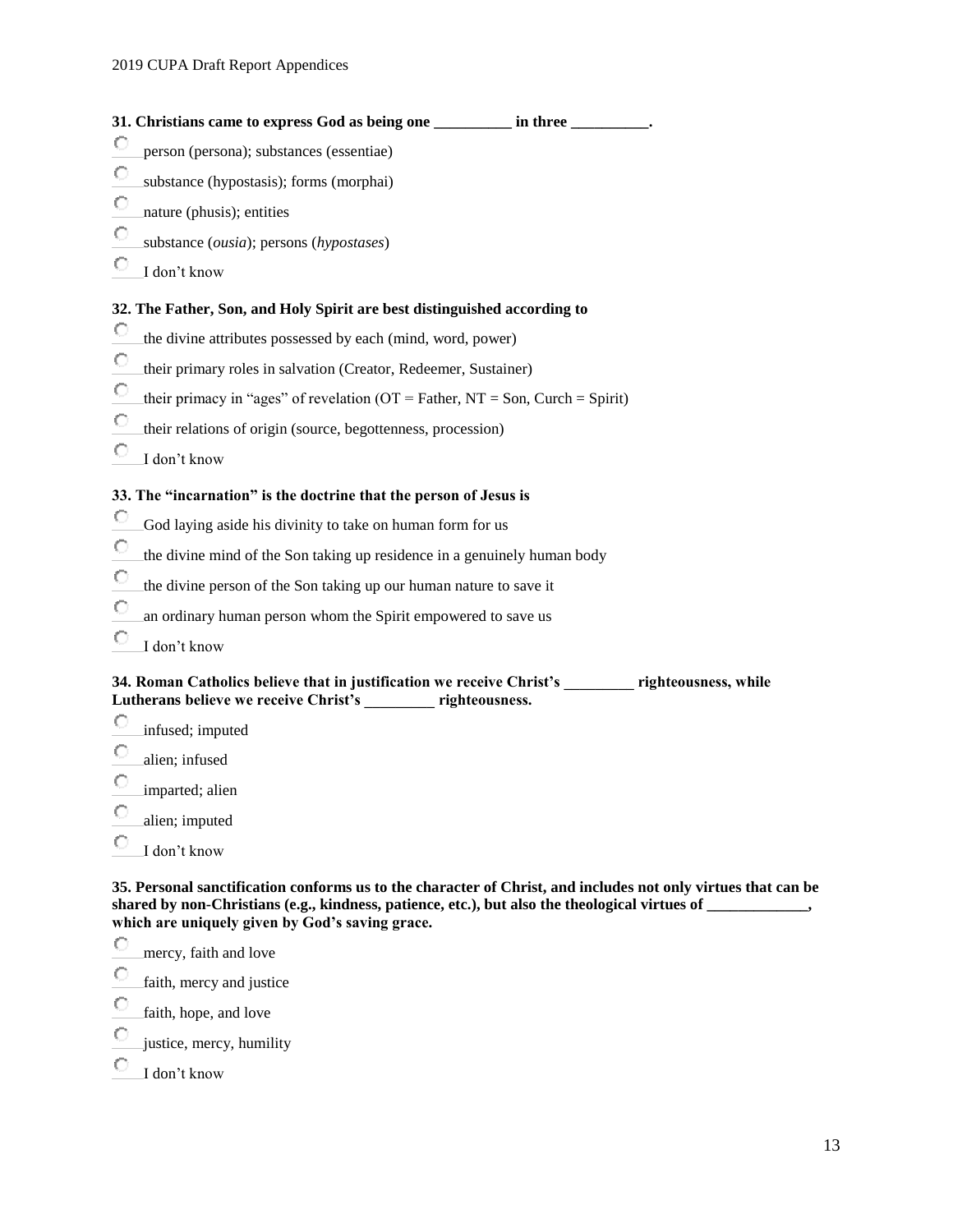#### **36. Baptism is the Church's outward sign of the inward grace of \_\_\_\_\_\_\_\_\_\_\_.**

- О atonement
- О justification
- О sanctification
- C glorification
- О I don't know

#### **37. According to Eastern Orthodox and Roman Catholics, the outward signs of redemption in the church are sacramental in the sense that they are \_\_\_\_\_\_\_\_\_\_\_\_\_\_\_.**

- $\circ$ necessary instruments for conveying their inward grace
- $\circ$ reminders that points us toward the grace they signify
- О ways of experiencing the grace conveyed by faith alone
- Ō none of the above
- 0 I don't know

#### **38. Which of the following people was condemned as a heretic?**

- О Arius of Alexandria
- O Athanasius of Alexandria
- О Augustine of Hippo
- Ō Thomas Aquinas
- $\circ$ I don't know

#### **39. Most churches understand Jesus Christ to be one \_\_\_\_\_ in two \_\_\_\_\_.**

- О essence, personalities
- О nature, parts
- Ō person, natures
- C substance, forms
- О I don't know

#### **40. God the Son:**

- О was the first creation of God the Father
- О is inferior only to God the Father
- Ō is the same person as God the Father, only in a different mode or form
- О created all things along with God the Father
- О I don't know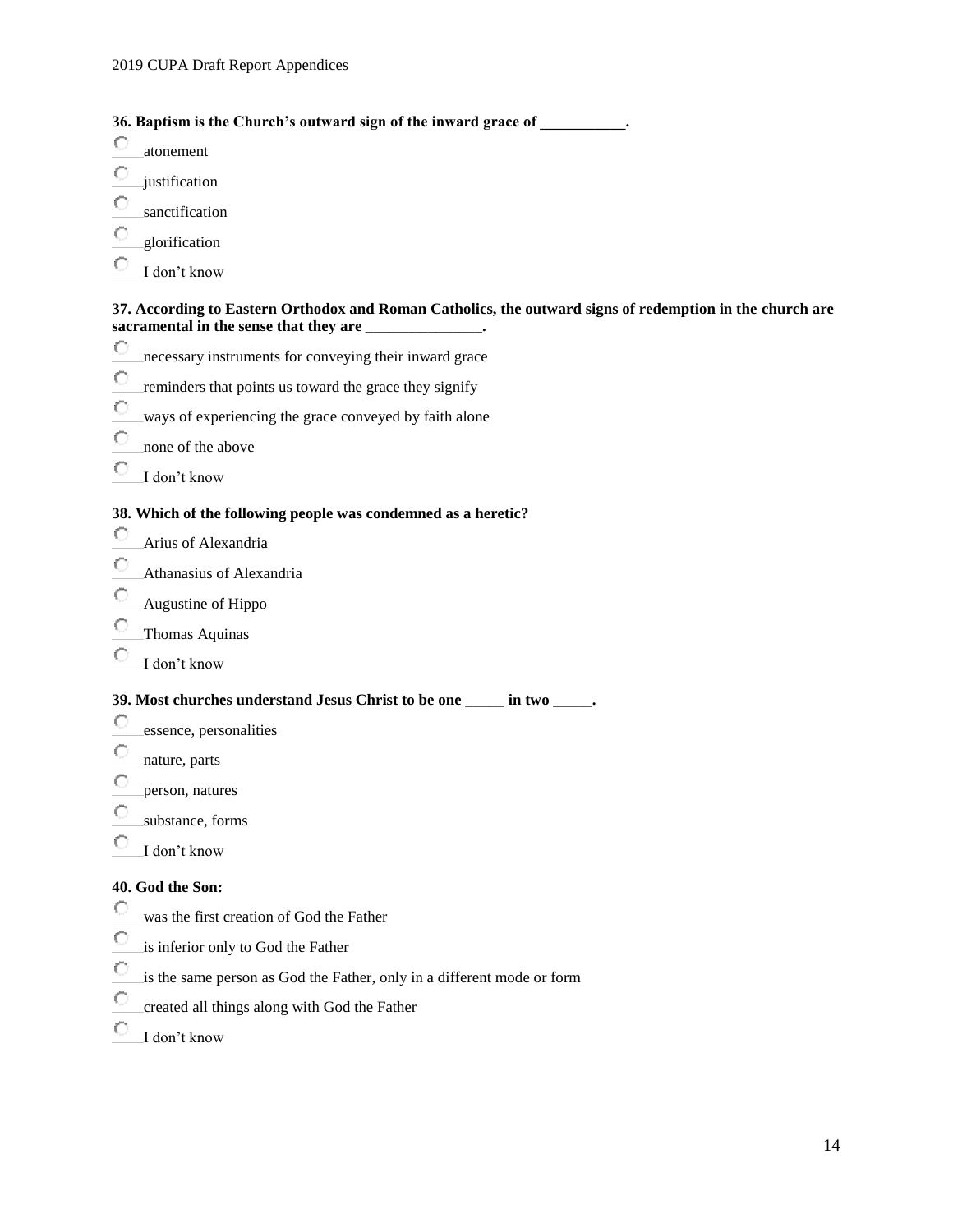#### **41. Belief in the resurrection of Jesus:**

- О became popular among Christians only when the emperor Constantine made Christianity Rome's official religion
- $\circ$ is displayed among the first disciples
- О originated when missionaries like Paul brought the good news to Gentiles
- Ō was part of conventional Jewish expectation of the Messiah
- О I don't know

#### **42.The best synonym for "catholic" is:**

- О diverse
- Ō Roman
- О sinless
- О universal
- О I don't know

#### **43 Augustine taught that we are sinners:**

- О because humans are sinful by nature
- Ō because we freely choose to disobey God
- O because we inherit Adam's guilt
- Ō only in the sense that we do not appreciate our goodness
- O I don't know

#### **44. The Holy Spirit:**

- О is a part of God
- О is an appendage of the Father
- Ō is impersonal whereas the Son and Father are personal
- О relates to God in ways over which different Christians have long disagreed
- О I don't know

#### **For the following questions, choose from these responses:**

I know it's false I think it's false I am unsure I think it's true I know it's true

#### **45. God is so beyond our conception that trying to describe God is useless or idolatrous.**

#### **46. Before creation there was no God the Son, only God the Father.**

**47. God made all things in the universe, including sin.**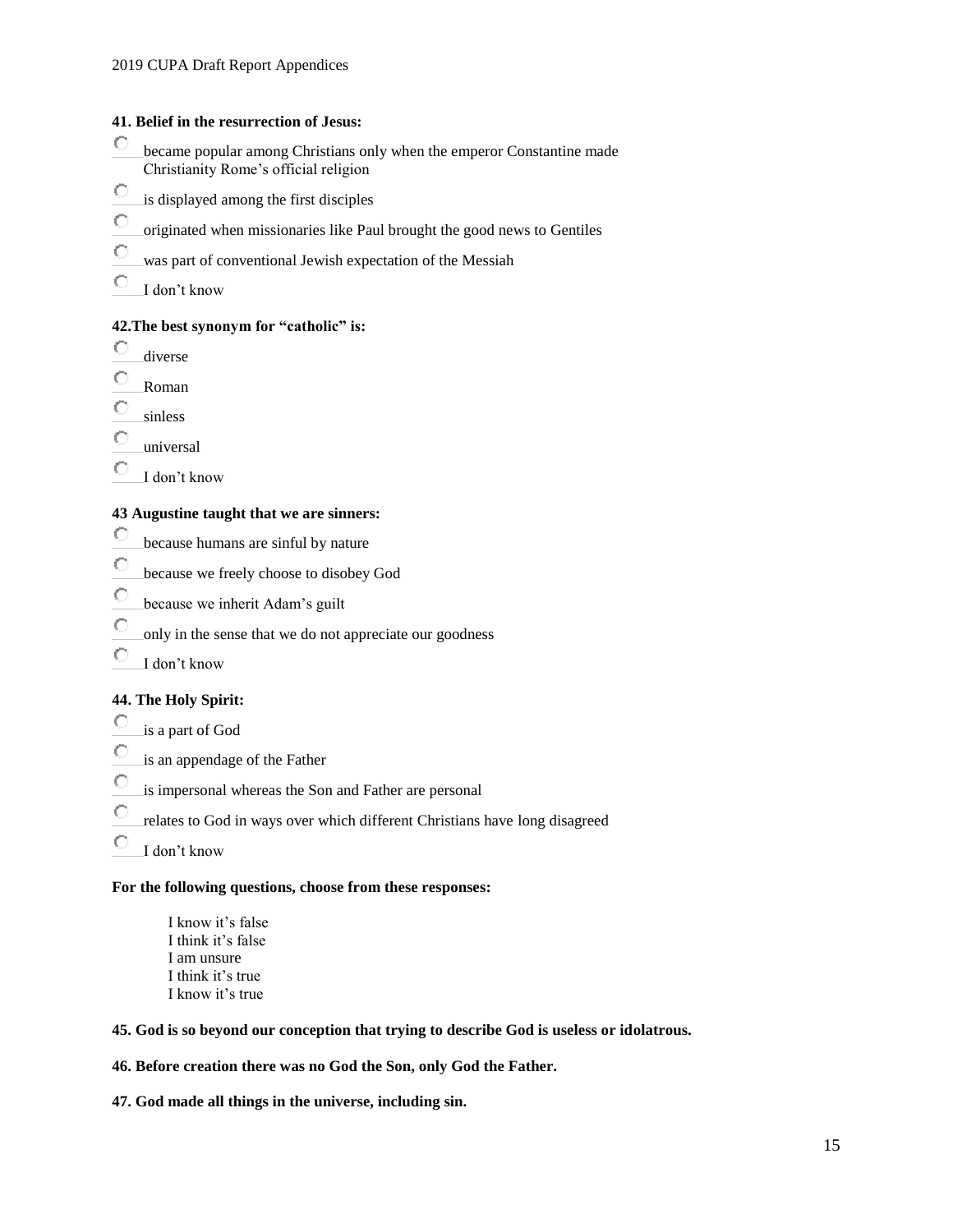**48. People lack the power to keep themselves from sinning.**

**49. To be a healthy disciple requires more than accepting Jesus Christ as Lord and personal savior, namely active participation in activities such as worship, service, prayer, and study.**

**50. At any time, believers could be "raptured" to heaven while the earth undergoes a seven-year tribulation, after which Jesus will return and establish a millennial kingdom.**

**51. For women to lead churches is biblically appropriate**

**52. All human beings will eventually be saved.**

- **53. The Great Schism came before the Reformation.**
- **54. I have a personally meaningful relationship with the God of the Bible.**
- **55. I can articulate my faith to someone who doesn't share it.**
- **56. Westmont has (on balance) positively contributed to my development as a Christian**.

**For Questions D1-D4, from the following options:**

F 2015, S 2016, F 2016, S 2017, F 2017, S 2018, F 2018, S 2019

- **D1. What semester did you begin your time at Westmont?**
- **D2. When did you take New Testament (RS-020)?**
- **D3. When did you take Old Testament (RS 001)?**
- **D4. When did you take Christian Doctrine?**
- **D5. What is your gender?**
- **D6. What is your major?**
- **D7. Do you currently self-identify as a Christian?**
- **D8 (a) If you currently self-identify as a Christian, in what Christian tradition or denomination do you place yourself?**
- **D8. (b) If you do not currently self-identify as a Christian, how would you describe your religious identity?**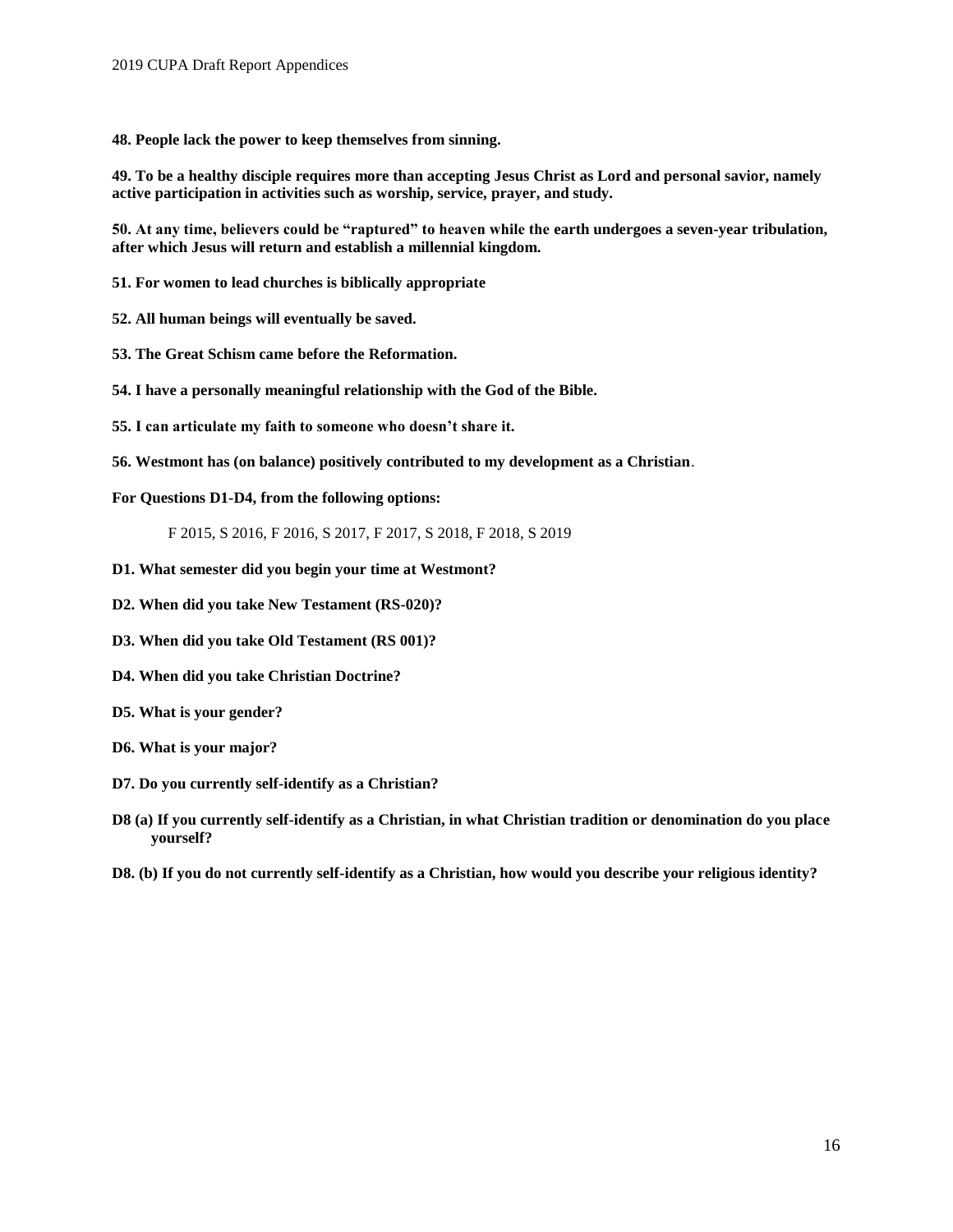## **INDIRECT ASSESSMENTS**

# **4. Taylor Christian Life Survey**

| Q3.1 This set of questions will help identify the focal points of your spiritual life. Seven point | <b>First Year</b> | Fourth | <b>Diff</b> |
|----------------------------------------------------------------------------------------------------|-------------------|--------|-------------|
| scale Srongly Disagree (1) to Strongly Agree (7)                                                   |                   | Year   |             |
| What God says is what is true, right, and good.                                                    | 6.62              | 6.36   | $-0.26$     |
| I want God to be pleased with me                                                                   | 6.54              | 6.28   | $-0.26$     |
| I believe God is actively involved in my life                                                      | 6.34              | 6.21   | $-0.13$     |
| I believe the God of the Bible is the one true God                                                 | 6.75              | 6.47   | $-0.28$     |
| I live in ways that help others as much as myself                                                  | 5.44              | 5.61   | 0.17        |
| I go out of my way to discover the people in need around me that I normally wouldn't see           | 4.69              | 4.62   | $-0.07$     |
| I have tremendous love for people I don't know                                                     | 5.2               | 5.06   | $-0.14$     |
| I think about strangers' well-being and want what is best for them                                 | 5.66              | 5.47   | $-0.19$     |
| I believe the Bible has decisive authority over what I say and do                                  | 5.8               | 5.47   | $-0.33$     |
| As I go through the normal day I think of Bible passages relevant to what I am doing               | 4.33              | 3.88   | $-0.45$     |
| I talk about Bible passages with my friends                                                        | 5.2               | 5.06   | $-0.14$     |
| The Bible is an important part of my daily life                                                    | 5.27              | 4.86   | $-0.41$     |
| Jesus' death is the only way the penalty for sin could be removed                                  | 6.62              | 6.40   | $-0.22$     |
| Only accepting the grace provided by Jesus can lead to salvation                                   | 6.51              | 6.06   | $-0.45$     |

| Q39 These questions will help identify where you focus more on self-discipline.                | <b>First Year</b> | <b>Fourth Year</b> | <b>Diff</b> |
|------------------------------------------------------------------------------------------------|-------------------|--------------------|-------------|
| I make intentional disciplined efforts to maintain a healthy appetite toward sex               | 5.7               | 5.32               | $-0.38$     |
| I make intentional disciplined efforts to maintain a healthy appetite toward food              | 5.49              | 5.24               | $-0.24$     |
| I make intentional disciplined efforts to maintain a healthy appetite toward alcohol           | 6.08              | 5.40               | $-0.68$     |
| I make intentional disciplined efforts to maintain a healthy appetite toward social approval   | 5.48              | 5.28               | $-0.68$     |
| I make intentional disciplined efforts to maintain a healthy appetite toward wealth            | 5.47              | 5.42               | $-0.5$      |
| I make intentional disciplined efforts to maintain a healthy appetite toward power and control | 5.54              | 5.29               | $-.024$     |
| I make intentional disciplined efforts to maintain a healthy appetite toward fame              | 5.5               | 5.02               | $-0.48$     |
| I make intentional disciplined efforts to use my money for God's purposes                      | 4.81              | 4.65               | $-0.16$     |
| I make intentional disciplined efforts to use my time for God's purposes                       | 5.22              | 5.18               | $-0.04$     |
| I make intentional disciplined efforts to use my talents and skills for God's purposes         | 5.7               | 5.85               | 0.15        |
| I make intentional disciplined efforts to use my freedoms for God's purposes                   | 5.71              | 5.51               | $-0.20$     |
| I make intentional disciplined efforts to use my privileges for God's purposes                 | 5.61              | 5.56               | $-0.05$     |
| I make intentional disciplined efforts to use my relationships for God's purposes              | 5.74              | 5.67               | $-0.07$     |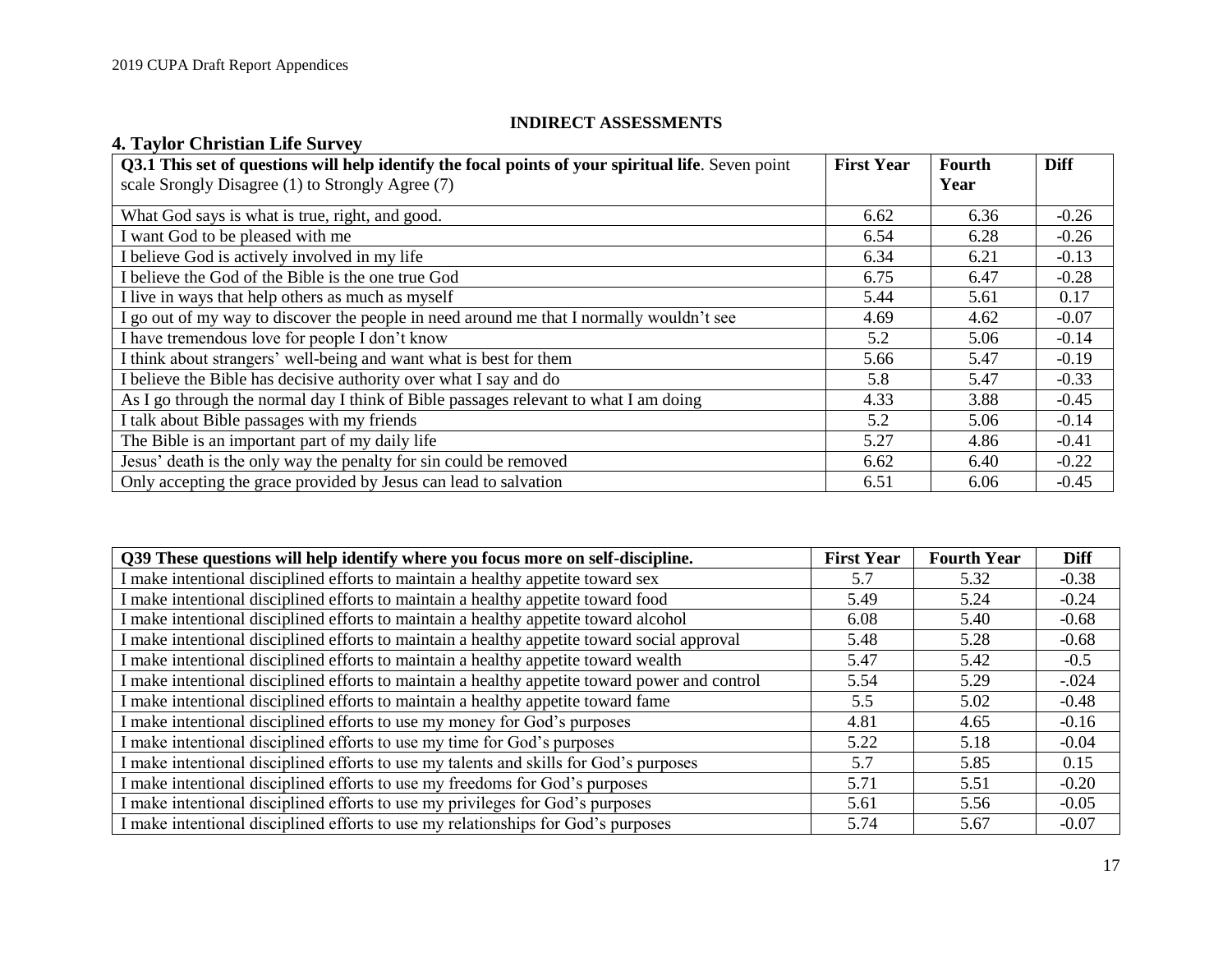| Q3.2 This set of questions looks at the way you live out your spiritual life.     |                   |                    |             |
|-----------------------------------------------------------------------------------|-------------------|--------------------|-------------|
| Seven point scale from never $(1)$ to daily $(7)$                                 | <b>First Year</b> | <b>Fourth Year</b> | <b>Diff</b> |
| I read the Bible                                                                  | 5.26              | 4.72               | $-0.54$     |
| I worship God                                                                     | 6.32              | 6.27               | $-0.05$     |
| I attend worship services                                                         | 5.77              | 5.08               | $-0.69$     |
| I engage in fellowship with Christians                                            | 5.98              | 5.64               | $-0.34$     |
| pray                                                                              | 6.25              | 6.18               | $-0.07$     |
| I meet with a spiritual small group or spiritual mentor                           | 3.86              | 3.51               | $-0.35$     |
| I talk to non-believers in ways that I think will help them come closer to Christ | 4.09              | 3.67               | $-0.42$     |
| I go out of my way to be in contact with people who don't share my beliefs        | 3.78              | 3.86               | 0.08        |
| I act in specific ways around non-believers so they might come closer to Christ   | 4.44              | 3.79               | $-0.65$     |
| I try to evangelize others so they will become Christians                         | 3.03              | 2.40               | $-0.63$     |
| I serve those in need                                                             | 4.2               | 3.94               | $-0.26$     |
| I serve the people around me                                                      | 5.36              | 5.44               | 0.08        |
| I help people who are treated unjustly                                            | 3.96              | 3.91               | $-0.05$     |
| I help others who are in difficulty                                               | 5.11              | 5.15               | 0.04        |
| I have times of solitude to increase my spiritual life                            | 4.82              | 4.67               | $-0.15$     |
| I practice important times of silence as part of my spiritual practices           | 4.39              | 4.00               | $-0.39$     |
| I intentionally practice submission of self to a spiritual purpose                | 4.65              | 4.33               | $-0.32$     |
| I make serious sacrifices in the ways I live so I can grow spiritually            | 4.23              | 4.08               | $-0.15$     |
| I reflect on what it means for me to be a Christian                               | 5.44              | 5.47               | 0.03        |
| I reflect on the meaning of scripture in my life                                  | 4.96              | 4.91               | $-0.05$     |
| I reflect on the meaning of prayer in my life                                     | 4.97              | 4.88               | $-0.09$     |
| I reflect on what is good and right                                               | 6.05              | 5.96               | $-0.09$     |
| I reflect on who God is                                                           | 5.66              | 5.71               | 0.05        |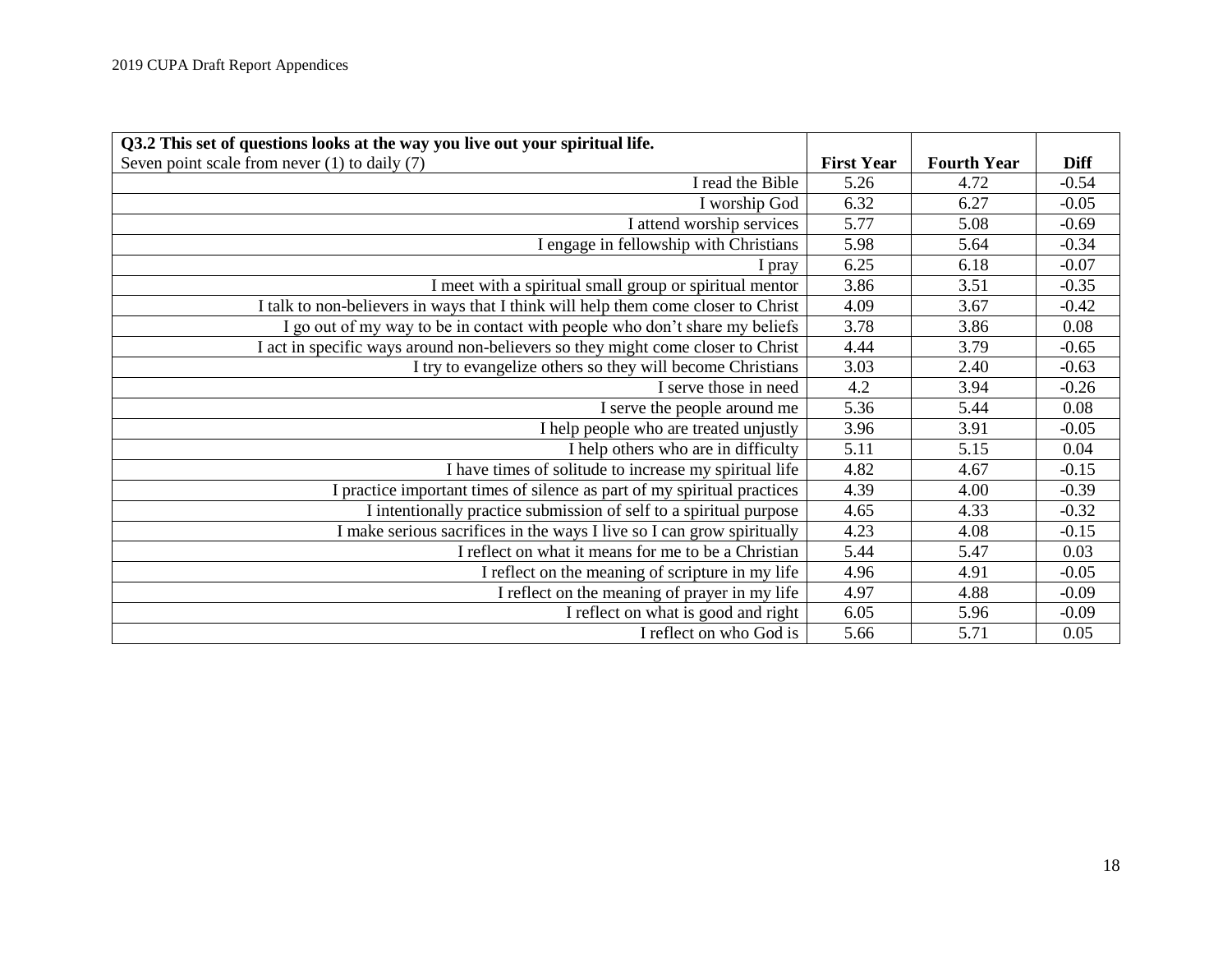## **5. Student reflections from participation in student ministries**

### **Potter's Clay**

- "God revealed to me in that moment that while the week was going to be rich with challenges, He would be there every step to guide and sustain me as well as give me the love He needed me to pour out on others."
- "We are called to validate the life and struggle of individuals but we are not ever called to compare it to our own. Comparison is any nature does not allow for God's love to exist in all countries and all languages and for all people."
- "Something that [we] talked about quite a bit with our team leaders and participants was being servants not only to the people of Ensenada but also to our fellow Westmont students. What we had failed to remember is year after year the people of Ensenada seem to serve us just as much as we serve them."
- "Every person you see on this planet is God's treasured son or daughter, which by association makes them important to you."
- "After returning from this trip, I learned more than ever about what it means to be a servant leader like Christ. Christ didn't come to end all suffering, He came to fill suffering with His presence, so that though we may suffer, we never suffer alone, and we never suffer in vain."
- "As a student who had little to no engagement with foreign culture before Potter's Clay and grew up in a predominately white middle class neighborhood, I can attest to the fact that the only language that extends every nation and border is love; Christ's love."
- "This trip was about so much more than physical differences. It was about the depth and hunger for God just on my side of the border, but also on the other."
- "My time on Potter's Clay and at Consumado Es was very difficult and at points disappointing, but that doesn't mean God's presence was not felt. In fact, it was during this time that I have come to realize that I saw God the most. As usual, it was not the way I expected to see Him, but He was there, and He was active."
- "I realized during this trip how much God instills in us a love for working with the larger body of Christ. The trip was hard, but the challenge brought forth greater spiritual growth and with that growth I found fulfillment, but also joy in sharing the Good News."
- "For as much as I wanted to be in control, God made it perfectly clear that wasn't how it works. The frustration I felt this week, although painful, was needed and ultimately helped me realize what my purpose was on this trip and ultimately how I am supposed to serve."
- "Potter's Clay has allowed me to become more intimately acquainted with Ensenada a city I have grown to love - and has given me the opportunity to culturally engage with a place that's often misunderstood."
- "It always made my blood boil whenever I heard a student say, 'the people here have so much joy even though they don't have much'; it's such a belittling statement that sees the individuals in Ensenada as lesser. Such comments only emphasize our Western value for materialism and neglects to acknowledge anything beyond that; not all people put value in possessions as some might do here in the States."
- "I got to change my opinion of borders and immigration. And I can take that back with me. When my parents talk about immigration, I will say 'Yeah, there are quote on quote bad ones who are not good for the people around them. But how did Jesus treat those kinds of people? Who did Jesus go after and speak to? Tax collectors and sinners.'"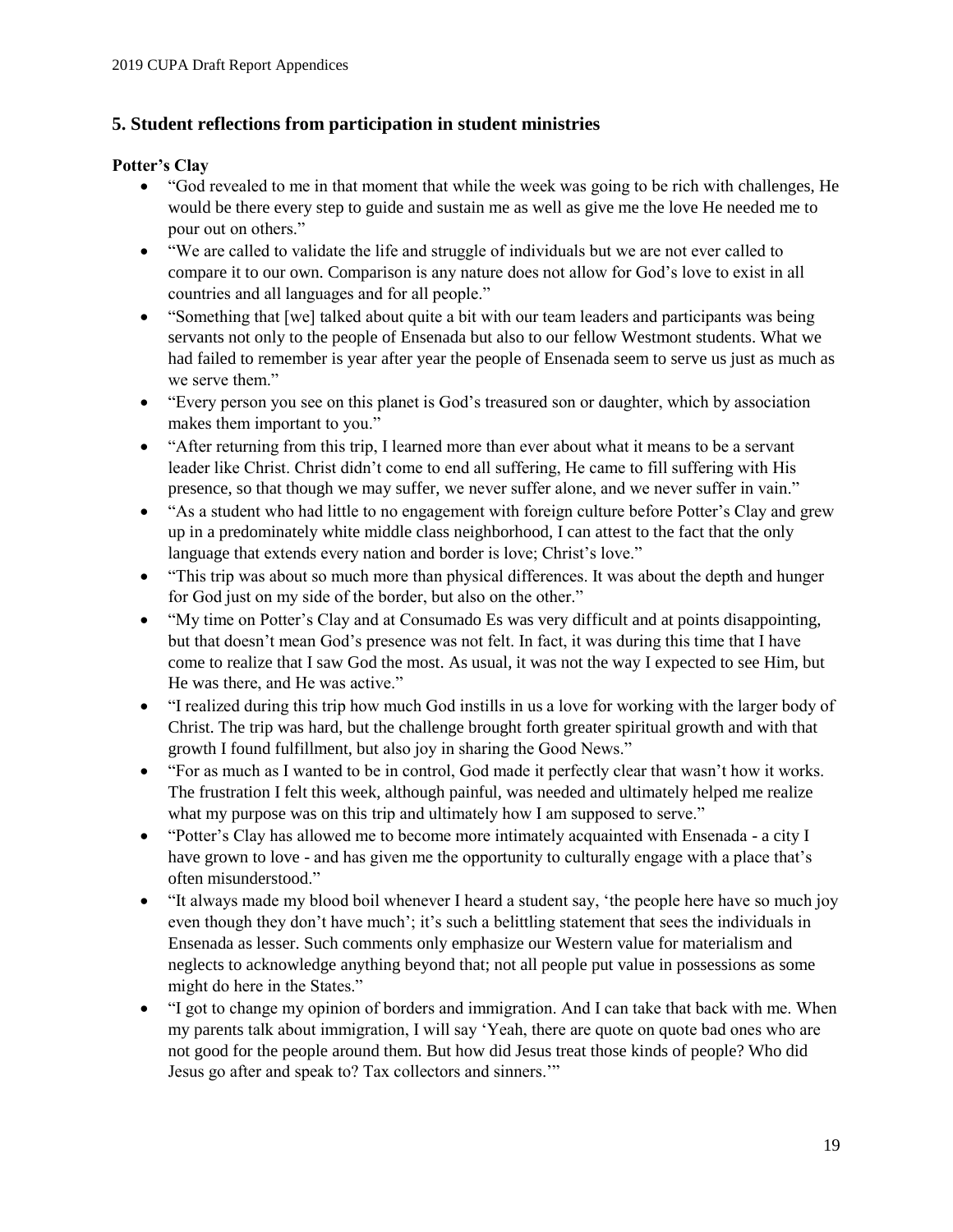- "During my week in Mexico I was able to experience in different ways the Mexican culture and how it differs from the American one." (How hospitable people are and the sense of community)
- "Throughout spring break, God showed me his love and surprised me in so many ways that I couldn't have imagined. Although I came in thinking that I was going to serve them, they served me and guided me to a better relationship with God."

## **Emmaus Road**

- "I learned to trust that God does love, that God is love. I need God to be love".
- "Through this trip I discovered beauty in the fact that with the unity of Christ, there can be unity amongst believers. There is this shared understanding of life that gives us the unique ability to be there for people even if we do not know them well. I experienced this first hand while in Spain and through this love I was able to give out love to others".
- "The connection between loving God and loving others became clear during my time in Uganda; to effectively love others, you need to love God, and to change the lives of others, you need to be expectant on God".
- "There wasn't a feeling of "my work there is complete", because it wasn't my work, it was Jesus'. Through getting to know me, I feel as though those who I met also got to know the Lord better. The people of Lugazi didn't need our team to be there, but Jesus wanted us to be there".
- "As I think about what it means to serve, to serve in the way that Jesus served, it resounds in my mind that it has to come from a place of love".
- "It seems that service is in the actions taken to alleviate another's suffering but that love is found in the willingness to suffer with others, in the willingness to sacrifice comfort to not leave another alone. I believe that God can use any act of service for good, but I think the type of service He calls us to as His disciples is action out of love".
- "When we believe service is merely provision, we deny the other from the greatest act of service, being with them".
- "To me it often feels like there is an epidemic of people, especially youth, that will go across the world to "show love" to someone but don't engage with the outcast kid sitting next to them in class . . . I absolutely believe in the power and value of serving internationally but I believe we are meant to first learn how to serve those closest to us".
- "When we don't engage with one another, when we don't see service as a relationship rather than an action, it becomes like offering advice before listening when all the person wants is to be heard. Sometimes all we want is to be heard, because it shows us someone cares not just about our problem but about us, about how we are and who we are".
- "Relationships are the hardest part of life, because it requires commitment and a willingness to see another's value, but I think we often don't think of relationships as service. In doing so we discredit the value of simply being with others in their pain".
- "To be in communion with one another is the best way to approach service. To see that in each other's difference there is something to learn. That we can learn just as much as we can teach the other and that to truly know a need we need to listen, to get to know. That is acting out of love.
- "I think so many people who go to developing countries tend to go with the assumption that what they bring is that which is needed. However, during my trip, I learned that this is not always the case". "All in all, I learned so much more than I ever imagined during my time in Uganda. I grew closer to God and really understood his unfailing love for His people. God has shown Himself to me, He taught me how to wait for and rely on His perfect timing. I've learned that God is able to